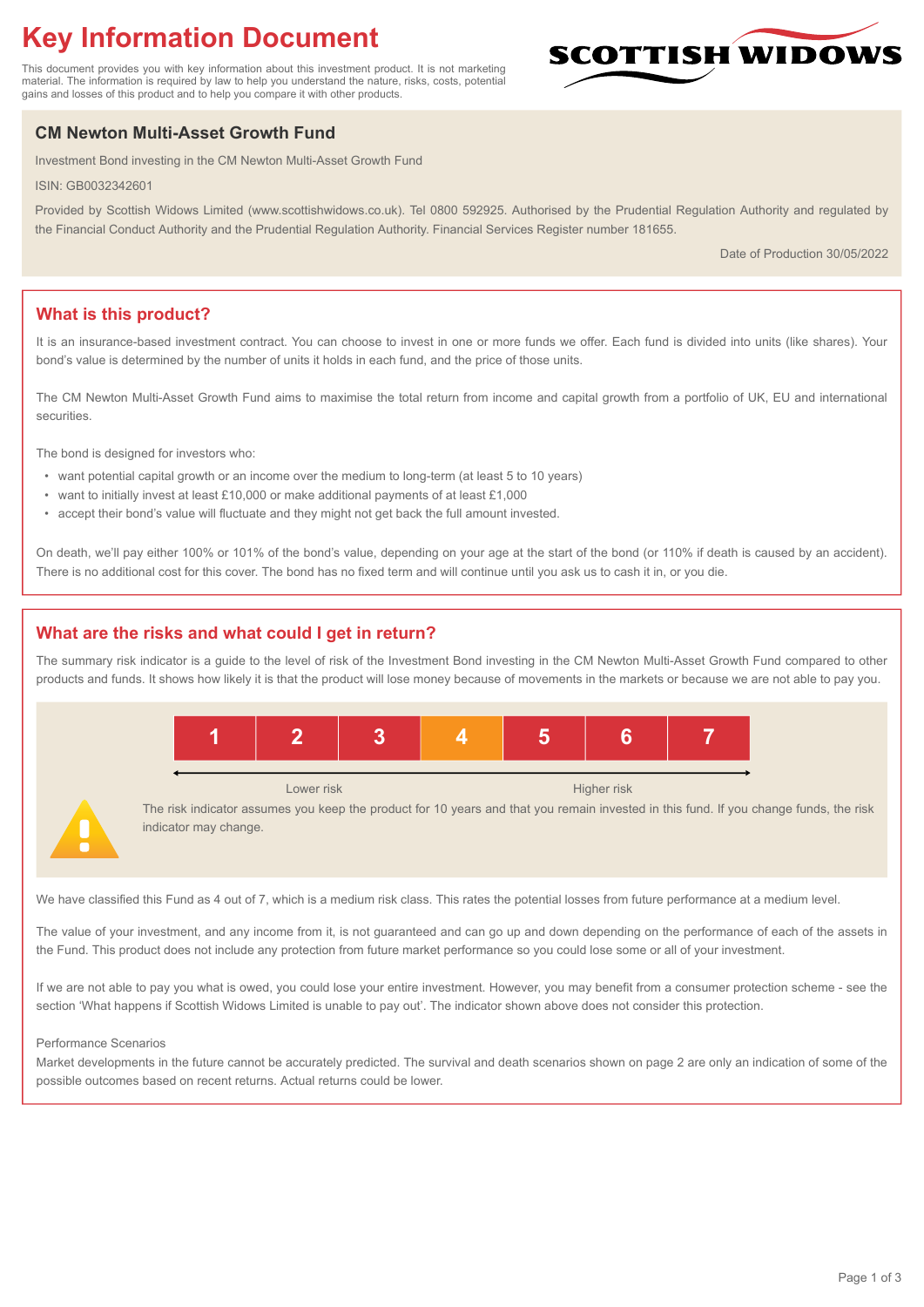

#### **What are the risks and what could I get in return? (continued)**

This table shows the money you could get back over the next 10 years, under different scenarios, assuming that you invest £10,000. The figures below assume no withdrawals are taken and do not allow for any Large Fund Bonus which may apply. The scenarios shown illustrate how your investment could perform. You can compare them with the scenarios of other products. The scenarios presented are an estimate of future performance based on evidence from the past on how the value of this investment varies, and are not an exact indicator. What you get will vary depending on how the market performs and how long you keep the investment. The stress scenario shows what you might get back in extreme market circumstances, and it does not take into account the situation where we are not able to pay you. The death scenario assumes investments perform in line with the moderate scenario.

The figures shown include all the costs of the product itself, but may not include all the costs that you pay to your adviser. The figures do not take into account your personal tax situation, which may also affect how much you get back. Before deciding to invest, you should read the Additional Information Document for more information on the risks and what you might get back. See page 2 for information on how the performance scenarios are calculated.

| <b>Investment £10,000</b> |                                                    |           |                                             |          |  |  |
|---------------------------|----------------------------------------------------|-----------|---------------------------------------------|----------|--|--|
|                           |                                                    | 5 years   | 10 years<br>(Recommended<br>holding period) |          |  |  |
| <b>Survival Scenarios</b> |                                                    |           |                                             |          |  |  |
| <b>Stress scenario</b>    | £3,641<br>What you might get back after costs      |           | £5,159                                      | £3,785   |  |  |
|                           | $-63.59%$<br>Average return each year              |           | $-12.40%$                                   | $-9.26%$ |  |  |
| Unfavourable scenario     | What you might get back after costs<br>£8,890      |           | £9,068                                      | £10,328  |  |  |
|                           | Average return each year                           | $-11.10%$ | $-1.94%$                                    | 0.32%    |  |  |
| Moderate scenario         | What you might get back after costs                | £10,544   | £13,272                                     | £17,697  |  |  |
|                           | Average return each year                           | 5.44%     | 5.83%                                       | 5.87%    |  |  |
| Favourable scenario       | What you might get back after costs                | £12,488   | £19,400                                     | £30,282  |  |  |
| Average return each year  |                                                    | 24.88%    | 14.17%                                      | 11.72%   |  |  |
| <b>Death scenarios</b>    |                                                    |           |                                             |          |  |  |
| Insured event             | What your beneficiaries might get back after costs | £10,649   | £13,405                                     | £17,874  |  |  |

#### **What happens if Scottish Widows is unable to pay out?**

Your Plan is fully covered by the Financial Services Compensation Scheme. More information about compensation arrangements is available from the Financial Services Compensation Scheme, who can be contacted on 0800 678 1100 or 0207 741 4100 or via their website at www.fscs.org.uk

# **What are the costs?**

The Reduction in Yield (RIY) shows what impact the total costs you pay will have on the investment return you might get. The total costs take into account one-off, ongoing and incidental costs. The amounts shown here are the cumulative costs of the product itself, for three different holding periods. The monetary figures shown assume you invest £10,000 and investments perform in line with the moderate scenario. The figures are estimates and may change in the future. The person selling you or advising you about this product may charge you other costs. If so, this person will provide you with information about these costs, and show you the impact that all costs will have on your investment over time.

| Investment £10,000              |                             |                              |                            |  |  |  |
|---------------------------------|-----------------------------|------------------------------|----------------------------|--|--|--|
| <b>Scenarios</b>                | If you cash in after 1 year | If you cash in after 5 years | If you cash in at 10 years |  |  |  |
| Total costs                     | £207                        | £905                         | £1,964                     |  |  |  |
| Impact on return (RIY) per year | 2.02%                       | 1.60%                        | 1.54%                      |  |  |  |